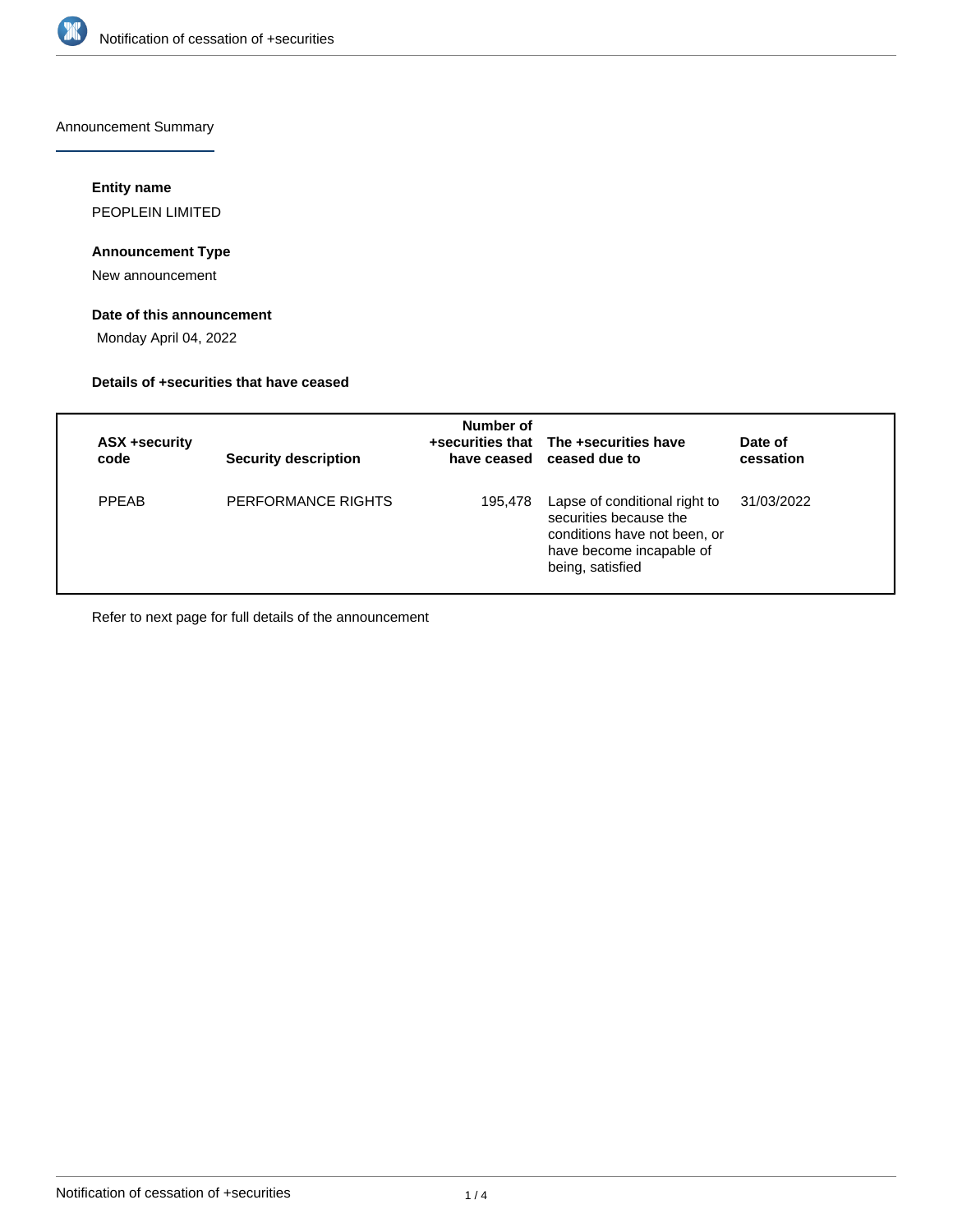

Part 1 - Announcement Details

## **1.1 Name of +Entity**

PEOPLEIN LIMITED

We (the entity named above) provide the following information about our issued capital.

**1.2 Registered Number Type** ABN

**Registration Number** 39615173076

**1.3 ASX issuer code** PPE

**1.4 The announcement is** New announcement

# **1.5 Date of this announcement**

4/4/2022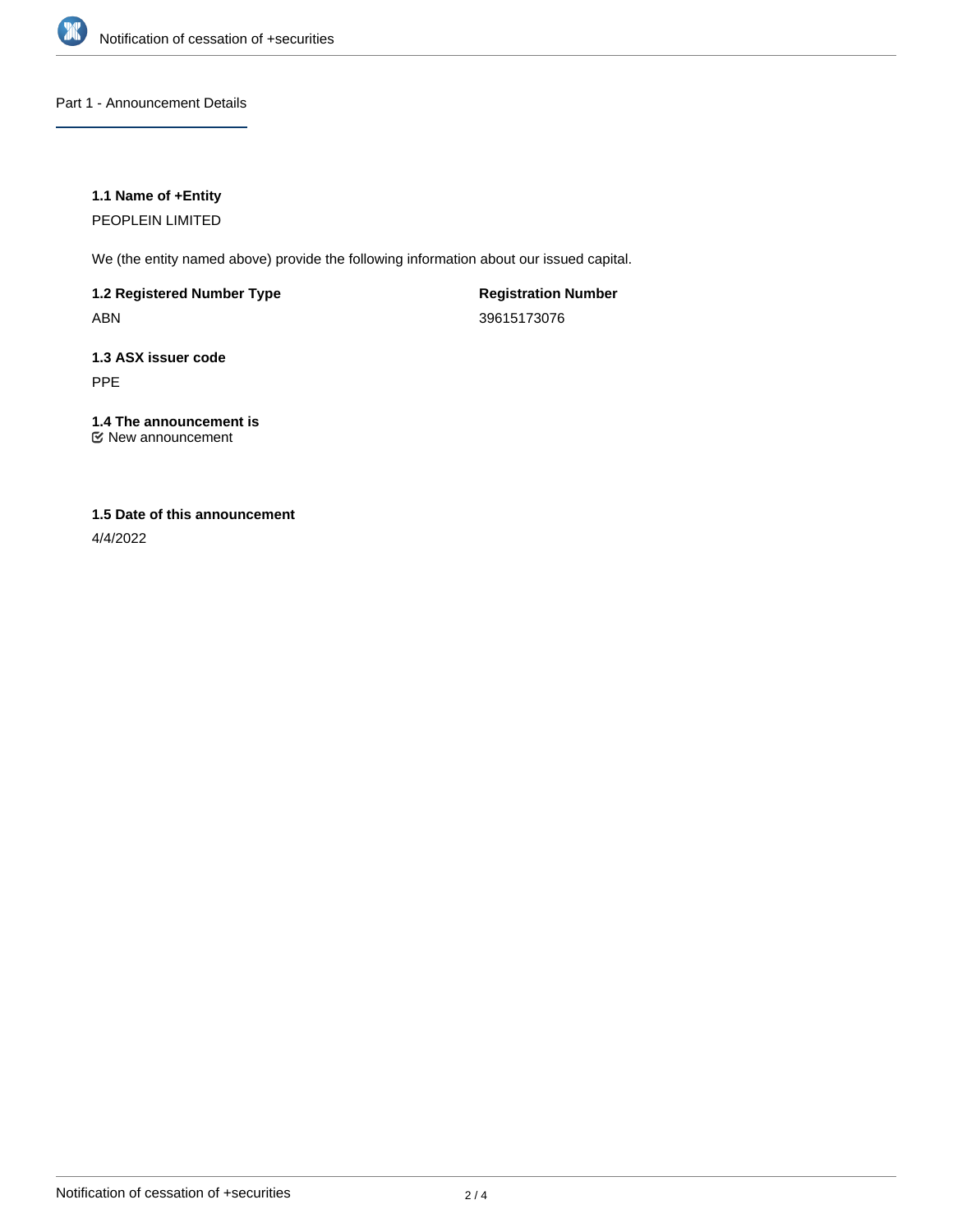

#### Part 2 - Details of +equity securities or +debt securities that have ceased

# **ASX +Security Code and Description**

PPEAB : PERFORMANCE RIGHTS

# **Unquoted +equity securities that have ceased**

**Number of securities that have ceased**

195,478

#### **Reason for cessation**

Lapse of conditional right to securities because the conditions have not been, or have become incapable of being, satisfied

**Is the entity paying any consideration for the cessation?** No

31/3/2022

**Any other information the entity wishes to notify to ASX about the cessation?**